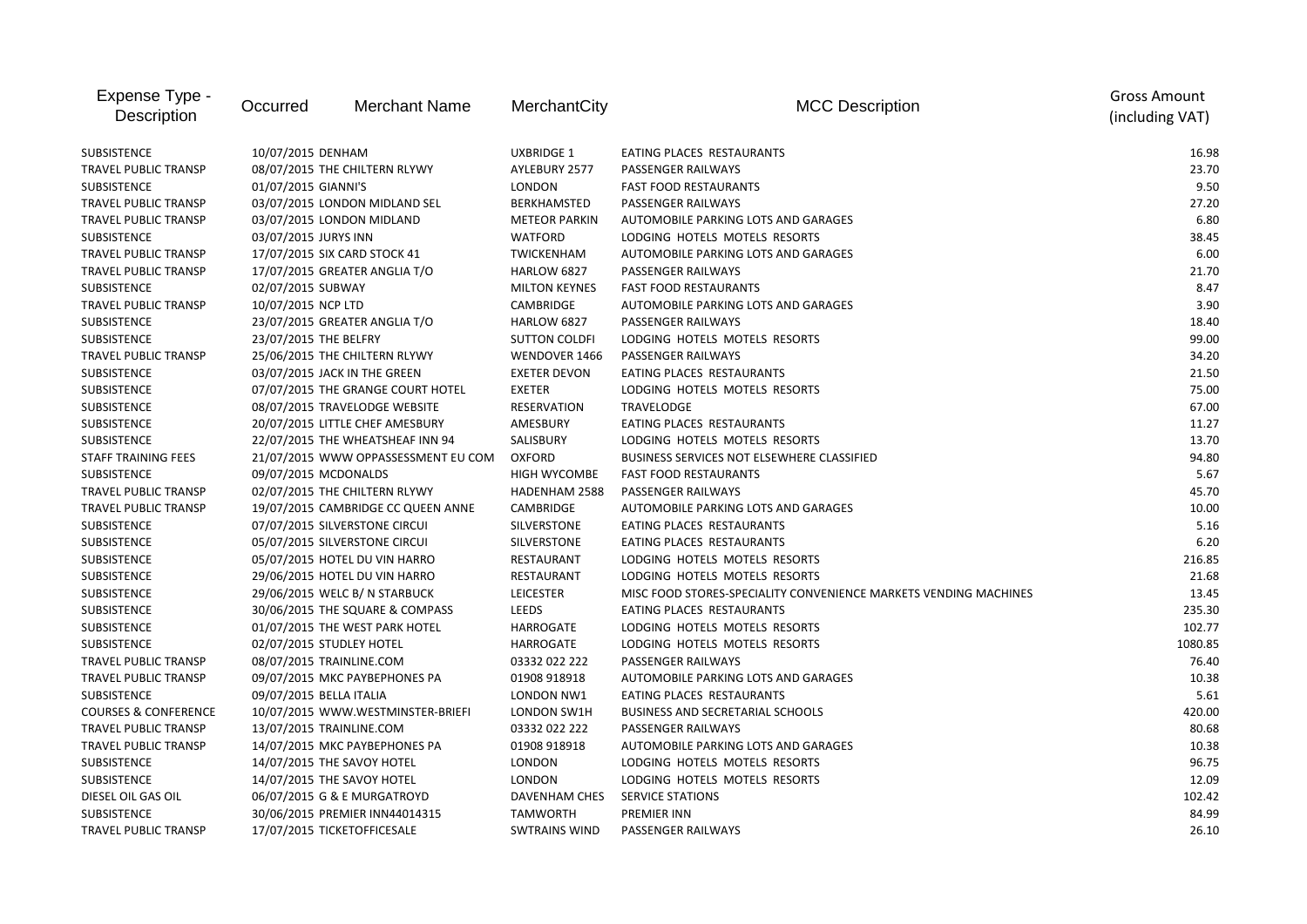| <b>TRAVEL PUBLIC TRANSP</b>     | 17/07/2015 SELFSERVE TICKET       | <b>SWTRAINS WIND</b>       | PASSENGER RAILWAYS                                               | 26.10     |
|---------------------------------|-----------------------------------|----------------------------|------------------------------------------------------------------|-----------|
| <b>SUBSISTENCE</b>              | 20/07/2015 THISTLE EUSTON F&B     | <b>LONDON</b>              | EATING PLACES RESTAURANTS                                        | 43.54     |
| <b>SUBSISTENCE</b>              | 21/07/2015 THE WOOLPACK           | AYLESBURY                  | EATING PLACES RESTAURANTS                                        | 50.55     |
| <b>SUBSISTENCE</b>              | 26/06/2015 HOLIDAY INN AYLESB     | AYLESBURY                  | LODGING HOTELS MOTELS RESORTS                                    | 117.00    |
| PRINTING STATIONERY             | 08/07/2015 WH SMITH TRAVEL LTD    | <b>BEACONSFIELD</b>        | NEWS DEALERS AND NEWSSTANDS                                      | 10.95     |
| <b>SUBSISTENCE</b>              | 28/06/2015 THE OLD TEA HOUSE      | <b>BEACONSFIELD</b>        | EATING PLACES RESTAURANTS                                        | 23.25     |
| TRAVEL PUBLIC TRANSP            | 03/07/2015 OYSTER AUTOTOPUP       | 0343 2221234               | <b>PASSENGER RAILWAYS</b>                                        | 40.00     |
| <b>TRAVEL PUBLIC TRANSP</b>     | 17/07/2015 OYSTER AUTOTOPUP       | 0343 2221234               | PASSENGER RAILWAYS                                               | 40.00     |
| TRAVEL PUBLIC TRANSP            | 19/07/2015 OYSTER AUTOTOPUP       | 0343 2221234               | PASSENGER RAILWAYS                                               | 40.00     |
| TRAVEL PUBLIC TRANSP            | 24/07/2015 OYSTER AUTOTOPUP       | 0343 2221234               | PASSENGER RAILWAYS                                               | 40.00     |
| <b>TRAVEL PUBLIC TRANSP</b>     | 02/07/2015 OYSTER AUTOTOPUP       | 0343 2221234               | PASSENGER RAILWAYS                                               | 40.00     |
| TRAVEL PUBLIC TRANSP            | 02/07/2015 GREEN PARK CENTRE      | AYLESBURY                  | SPORTING AND RECREATIONAL CAMPS                                  | 35.00     |
| TRAVEL PUBLIC TRANSP            | 08/07/2015 THE BELL               | AYLESBURY                  | EATING PLACES RESTAURANTS                                        | 12.55     |
| <b>TRAVEL PUBLIC TRANSP</b>     | 15/07/2015 LONDON MIDLAND TIC     | <b>MILTON KEYNES</b>       | PASSENGER RAILWAYS                                               | 85.00     |
| TRAVEL PUBLIC TRANSP            | 15/07/2015 LUL TICKET MACHINE     | <b>KINGS CROSS</b>         | PASSENGER RAILWAYS                                               | 9.60      |
| <b>TRAVEL PUBLIC TRANSP</b>     | 16/07/2015 TSGN                   | <b>BEDFORD</b>             | PASSENGER RAILWAYS                                               | 39.90     |
| <b>TRAVEL PUBLIC TRANSP</b>     | 04/07/2015 TSGN                   | <b>BEDFORD</b>             | PASSENGER RAILWAYS                                               | 47.00     |
| SUBSISTENCE                     | 04/07/2015 SFC EVENT LOGISTICS L  | <b>GLOUCESTER</b>          | MISC FOOD STORES-SPECIALITY CONVENIENCE MARKETS VENDING MACHINES | 9.00      |
| <b>SUBSISTENCE</b>              | 07/07/2015 SILVERSTONE CIRCUI     | SILVERSTONE                | EATING PLACES RESTAURANTS                                        | 7.44      |
| <b>SUBSCRIPTIONS</b>            | 08/07/2015 WWW.CFOASERVICES.CO.UK | 1827302300                 | MEMBERSHIP ORGANIZATIONS NOT ELSEWHERE CLASSIFIED                | $-312.00$ |
| <b>SPARES LEASE CARS</b>        | 08/07/2015 DVSA                   | 0300 123 9000              | GOVERNMENT SERVICES NOT ELSEWHERE CLASSIFIED                     | 205.00    |
| SPARES FOR RED FLEET            | 09/07/2015 NEWTRIM UK LTD         | <b>OXFORD</b>              | AUTOMOTIVE BODY REPAIR SHOPS                                     | 666.00    |
| <b>SPARES FOR RED FLEET</b>     | 08/07/2015 S B S LTD              | WOLVERHAMPTON BOAT DEALERS |                                                                  | 145.20    |
| <b>SPARES FOR RED FLEET</b>     | 05/07/2015 HOPESPARE              | AYLESBURY                  | INDUSTRIAL SUPPLIES NOT ELSEWHERE CLASSI                         | 12.02     |
| SUBSISTENCE                     | 05/07/2015 SILVERSTONE CIRCUI     | SILVERSTONE                | EATING PLACES RESTAURANTS                                        | 6.15      |
| SUBSISTENCE                     | 16/07/2015 SILVERSTONE CIRCUI     | SILVERSTONE                | EATING PLACES RESTAURANTS                                        | 5.35      |
| <b>OPERATIONAL EQUIP</b>        | 29/06/2015 Amazon UK Marketplace  | 800-279-6620               | <b>BOOK STORES</b>                                               | 225.93    |
| <b>TRAVEL PUBLIC TRANSP</b>     | 28/06/2015 THE FOX & PHEASANT INN | CARLISLE                   | EATING PLACES RESTAURANTS                                        | 60.00     |
| <b>SUBSISTENCE</b>              | 23/07/2015 THE FOX & PHEASANT INN | CARLISLE                   | EATING PLACES RESTAURANTS                                        | 21.50     |
| TRAVEL PUBLIC TRANSP            | 23/07/2015 LONDON MIDLAND TIC     | <b>MILTON KEYNES</b>       | PASSENGER RAILWAYS                                               | 43.50     |
| TRAVEL PUBLIC TRANSP            | 29/06/2015 LONDON MIDLAND         | <b>METEOR PARKIN</b>       | AUTOMOBILE PARKING LOTS AND GARAGES                              | 10.50     |
| REPAIRS & MAINTENANC            | 01/07/2015 SCREWFIX DIRECT        | AYLESBURY                  | LUMBER AND BUILDING MATERIALS STORES                             | 16.58     |
| <b>REPAIRS &amp; MAINTENANC</b> | 10/07/2015 HOMEBASE LTD 025       | <b>HIGH WYCOMBE</b>        | LUMBER AND BUILDING MATERIALS STORES                             | 18.48     |
| <b>REPAIRS &amp; MAINTENANC</b> | 07/07/2015 JONES & COCKS          | AYLESBURY                  | <b>HARDWARE STORES</b>                                           | 130.02    |
| <b>SUBSISTENCE</b>              | 03/07/2015 HOLIDAY INN LINCOLN    | <b>LINCOLN</b>             | <b>HOLIDAY INNS</b>                                              | 90.95     |
| <b>SUBSISTENCE</b>              | 03/07/2015 SILVERSTONE CIRCUI     | SILVERSTONE                | EATING PLACES RESTAURANTS                                        | 7.60      |
| <b>SUBSISTENCE</b>              | 08/07/2015 SILVERSTONE CIRCUI     | SILVERSTONE                | EATING PLACES RESTAURANTS                                        | 11.48     |
| <b>TRAVEL PUBLIC TRANSP</b>     | 09/07/2015 TSGN                   | <b>HITCHIN</b>             | PASSENGER RAILWAYS                                               | 41.10     |
| <b>SUBSISTENCE</b>              | 27/06/2015 HOLIDAY INNS           | <b>LONDON KENSIN</b>       | <b>HOLIDAY INNS</b>                                              | 259.35    |
| <b>COMPUTER MAINTENANCE</b>     | 08/07/2015 WWW.APCC.COM           | <b>INTERNET</b>            | HOUSEHOLD APPLIANCE STORES                                       | 251.99    |
| TRAVEL PUBLIC TRANSP            | 09/07/2015 THE CHILTERN RLYWY     | AYLEBURY 1492              | PASSENGER RAILWAYS                                               | 18.50     |
| TRAVEL PUBLIC TRANSP            | 10/07/2015 THE CHILTERN RLYWY     | LONDON NW1                 | PASSENGER RAILWAYS                                               | 15.70     |
| <b>OTHER EXPENSES</b>           | 16/07/2015 PAYPAL *ENDOLE LTD     | 35314369001                | <b>INFORMATION RETRIEVAL SERVICES</b>                            | 4.95      |
| <b>SUBSISTENCE</b>              | 22/07/2015 TESCO STORES 3020      | <b>LEIGHTON BUZZ</b>       | <b>GROCERY STORES SUPERMARKETS</b>                               | 4.42      |